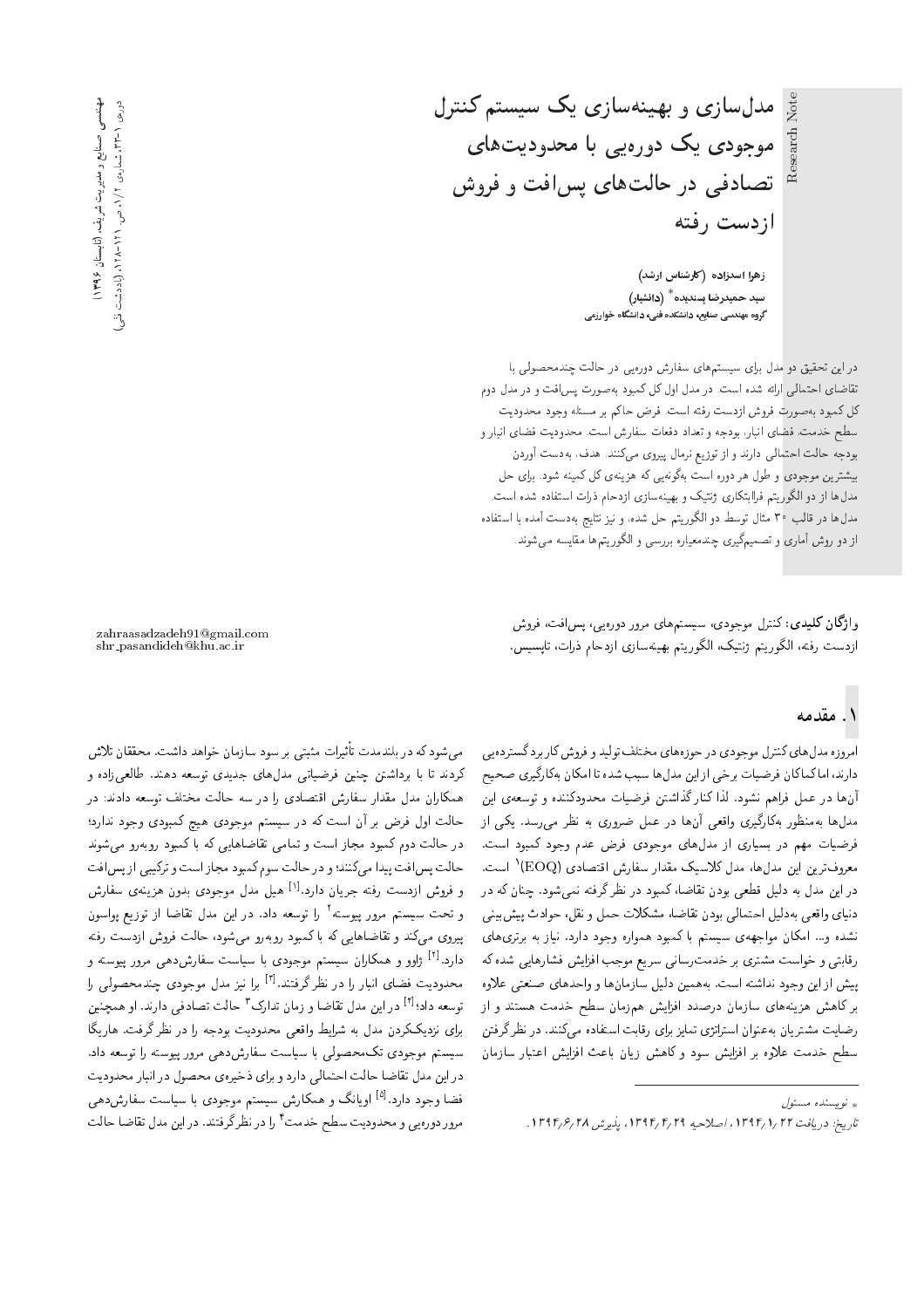تصادفی دارد و زمان تدارک و طول دوره را متغیر تصمیم فرض کردهاند.<sup>[۶]</sup> بجونک و همکارش یک مسئلهی مرور دورهیی راکه در آن کمبود مجاز است و سیاست فروش ازدست رفته در آن به کارگرفته شده توسعه دادند؛ آنان همچنین برای مدل خود تقاضا را پواسون مرکب و زمان تدارک را ثابت لحاظ کردهاند.<sup>[۷]</sup> اینان و همکارش روی یک سیستم مرور دورهیی، فرض تقاضای تصادفی و هزینهی انبارداری متغیر را مطرح ساختهاند که از جمله سایر فرضیات آن میهتوان به غیر صفر بودن مدت تحویل و لحاظ کردن موجودی اطمینان اشاره کرد.<sup>[۸]</sup> طالعیiراده و همکارانش یک مسئ*ل*هی بازپرسازی را توسعه دادند که در آن مقدار بازپرسازی ثابت و فاصلهی زمانی دو بازپرسازی متغیر تصادفی فازی است. مدل ارائه شده یک مسئلهی چندمحصولی است که تقاضا در آن ثابت فرض شده و هدف آن کمینهکردن هزینههای مربوط به خرید، نگهداری و کمبود است. ضمناً ایشان برای مدل خود محدودیت سطح خدمت و فضا را لحاظ کردهاند، همچنین برای حل مدل ترکیبی از روش پارتو، تاپسیس و الگوریتم ژنتیک استفاده شده است.<sup>[۹]</sup> پسندیده و همکارش یک مدل ریاضی ارائه کردند که با استفاده از آن نوع سیستم سفارش دهی محصول مشخص می شود. مدل ارائه شده یک مدل دوهدفه است که در آن اهداف هزینهی سالیانه و سطح خدمت دنبال میشود.<sup>[۱۰]</sup> سینگ و همکارانش نیز یک مدل سفارشدهی ارائه کردند که تمرکزش بر عدم قطعیت در سیستم تولیدی است.<sup>[۱۱]</sup> دوتا و همکارش یک مدل کنترل موجودی پریودیک پرداختند که نکتهی مهم تحقیق آنها در نظرگرفتن کالاهای فاسدشدنی است.<sup>[۱۲]</sup> ولیتال و همکارش این تحقیق را در جهت توسعه اهداف گسترش دادند.<sup>[۱۲]</sup> برای نمونههای بیشتر می;قوان به تحقیقات راجکومار و شوکما و همکارانش <sup>[۱۵٫۱۴]</sup> اشاره کرد.

سیستم سفارش دهی  $(R,T)$  معمولاً گزینهی سفارش دهی محصولات گروههای و  $\rm C$  در آنالیز  $\rm ABC$  است، و مروری بر ادبیات نشان می $\rm c$ هد که تمرکز در گروه  $\rm B$ A بوده است. لذا مدل جامعی که با در نظرگرفتن تمام محدودیتهای کلاسیک به تعیین متغیرهای  $R$  و  $T$  در دو حالت پس|فت و فروش ازدست رفته مبادرت کرده باشد کم تر مشاهده شده است. درنظر گرفتن محدودیتها بهصورت تصادفی که در آن منابع موجود یک متغیر تصادفی است از دیگر جنبههای نوآوری است. لذا در این تحقیق سعی شده است که باکنارگذاشتن بعضی از فرضیات محدودکننده، مدل بهگونه یی توسعه یابد تا فرضیات آن هرچه بیشتر با شرایط دنیای واقعی سازگار باشد. در این مدل سیستم موجودی مرور دورهیی در حالت چندمحصولی، با تقاضای احتمالی در نظر گرفته شده و با الگوریتمهای متاهیوریستیک نیز حل شده است.

### ٢. تعريف مسئله

 $\overline{\mathbf{c}_\mathbf{C}}$  در این تحقیق با دو مدل کنترل موجودی مرور دورهیی  $(R,T)$  مواجه هستیم که تقاضا حالت احتمالی دارد و از توزیع یکنواخت پیروی میکند. کمبود مجاز است و از نوع پسافت و فروش ازدست رفته است. مدل چندمحصولی است و چهار محدودیت سطح خدمت، فضای انبار، بودجه و تعداد دفعات سفارش در نظرگرفته میشود بهطوری که محدودیت فضای انبار و بودجه حالت احتمالی دارند و از توزیع نرمال پیروی می کنند.

هدف، بهدست أوردن سقف سطح موجودي  $(R)$ ) و طول هر دوره  $(T)$  است، بەگونەيى كە مجموع ھزينەھاي ساليانە \_\_ شامل ھزينەي سفارشدھى، ھزينەي نگهداری و هزینهی کمبود پس|فت و فروش ازدست رفته ـــ کمینه شود. فرضیات مسئله عبارت است از:

۔۔ مسئله حالت چند محصولی دارد.

- ــ تقاضای هر محصول احتمالی است و از توزیع یکنواخت پیروی میکند.
- ـــ هزینهی موجود در مسئله، هزینهی نگهداری، سفارشدهی وکمبود است.
- ۔۔ فضای انبار و بودجه محدود است و حالت احتمالی دارند و از توزیع نرمال بیروی مے کنند.
- ـــ هزینهی کمبود (پس افت و فروش ازدست رفته) ثابت و برای هر محصول متفاوت است.
	- ــ هزينه ي واحد كالا براي هر محصول ثابت و مستقل از تعداد سفارش است.
		- ے تعداد دفعات سفارش محدود است.
			- ۔۔ مدت زمان تحویل ثابت است.

### ۳. مدلسازی مسئله

در این بخش به تعریف پارامترها و متغیرهای تصمیم مسئله میپردازیم و در نهایت مدل ارائه شده را شرح می دهیم.

#### ۱.۳. پارامترها و متغیرهای تصمیم مسئله

در تمامی پارامترها و متغیرهای زیر (۱٫ ۲, ۲, ۱٫ = ۱) است. . هزینهی نگهداری هر واحد از محصول نوع  $i$ ام در سال: . هزینهی ثابت سفارش هربار محصول  $i$ ام؛ . هزينهي بس افت هر واحد از محصول  $i$ ام در سال: .<br>هزینهی فروش ازدست رفتهی هر واحد از محصول  $i$ ام در سال:  $\pi_i'$ : نرخ تقاضای هر واحد از محصول  $i$ ام در سال؛ : فضای مورد نیاز برای هر واحد محصول  $i$ ام در انبار؛ : كل فضاى انبار در دسترس براى تمام محصولات؛ . میانگین کمبود محصول  $i$ ام در هر دوره:  $\bar{b}(R_i)$ سطح خدمت محصول  $i$ ام؛  $F(R_i)$ : قیمت خرید برای هر واحد محصول  $i$ ام: : کل بودجهی در دسترس؛  $C$ : حداقل احتمال برای صدق در محدودیت بودجه؛  $\beta$ : حداقل احتمال برای صدق در محدودیت فضای انبار؛ ام؛ سیانگین تقاضا در زمان مدت تحویل و دوره سفارش برای محصول  $i$ ام؛  $\mu_{L+T_i}$ : تعداد دفعات سفارش در سال برای تمام محصولات؛  $\ket{R_i}$  سقف موجودی محصول  $i$ ام (متغیر تصمیم):

: فاصلهى زمانى بين دو سفارش متوالى (متغير تصميم).

#### ۲.۳. محاسبه ی هزینه

ساختار هزینههای موجودی برای مدل پیشنهادی شامل هزینهی سفارشدهی، هزینهی نگهداری و هزینهی رخ دادن کمبود در حالت پس افت و فروش ازدست رفته است.

\_\_ هزينه، ساليانه، سفارشدهي:

$$
\sum_{i=1}^{\infty} \frac{A_i}{T_i} \qquad i = 1, \dots, n \tag{1}
$$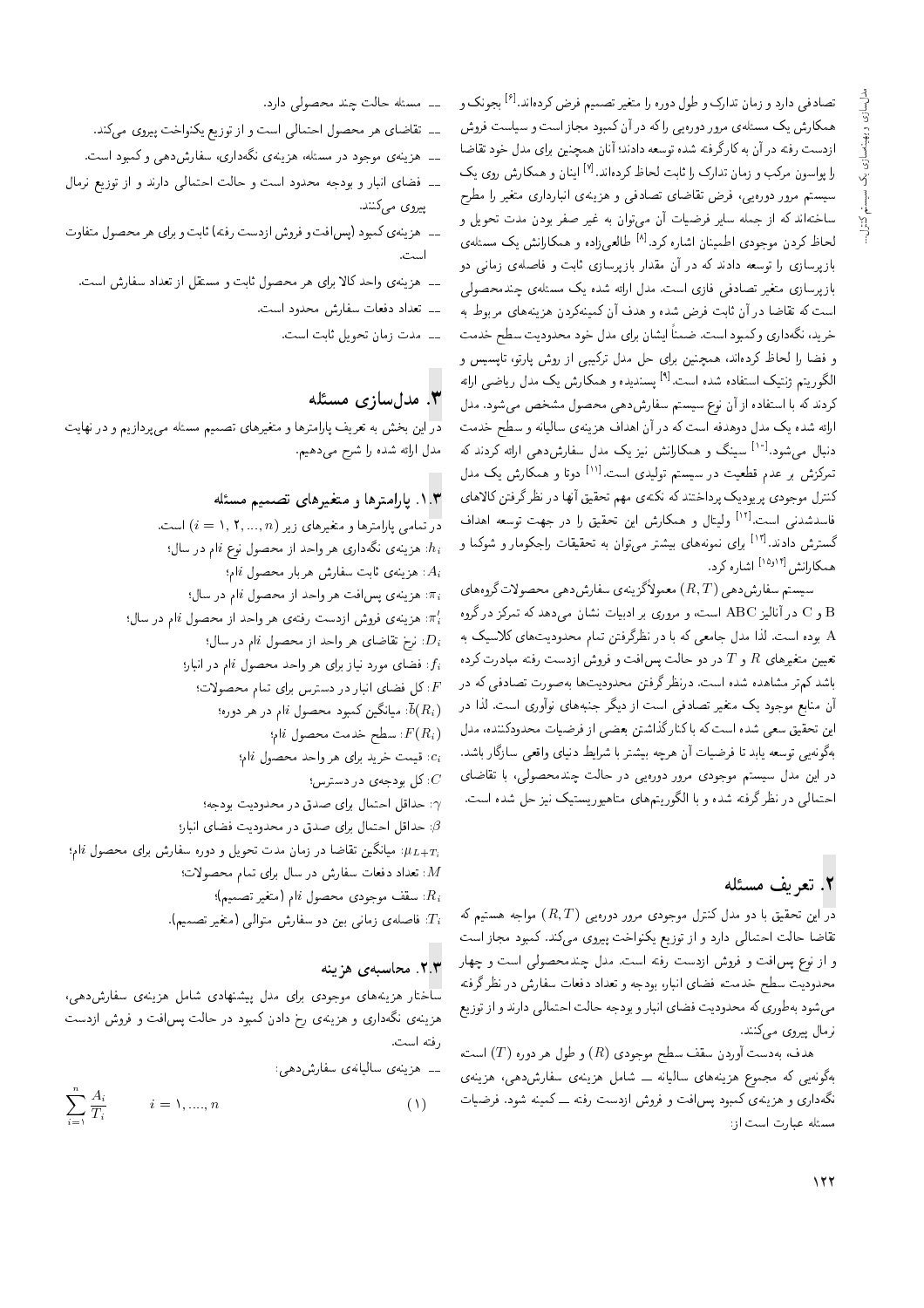ـــ هزینهی نگهداری در حالت کمبود پس افت:

$$
\sum_{i=1}^{n} h_i \left( \frac{D_i T_i}{\gamma} + R_i - \mu_{L+T_i} \right) \qquad i = 1, ..., n \qquad (\dagger)
$$

ــــ هزینهی نگهداری در حالت کمبود فروش ازدست رفته:

$$
\sum_{i=1}^{n} h_i \left( \frac{D_i T_i}{\gamma} + R_i - \mu_{L+T_i} + \bar{b}(R_i) \right) \qquad i = 1, ..., n \quad (\Upsilon)
$$

ـــ هزينهي كمبود در حالت پس|فت:

$$
\sum_{i=1}^{n} \pi_i \frac{\bar{b}(R_i)}{T_i} \qquad i = 1, ..., n \qquad (\dagger)
$$

رابطهی ۵ متوسط کمبود در سال را نشان می دهد.

$$
\bar{b}(R_i) = \int_{R_i}^{\infty} (x_{L+T} - R_i) f(x_{L+T}) d(x_{L+T})
$$
\n(0)

ستغیر تصادفی تقاضا در مدت زمان Lead time + 7 است که از توزیع  $x$ یکنواخت پیروی میکند و به صورت  $x_L + x$  نشان داده شده است.

ـــ هزینهی کمبود در حالت فروش ازدست رفته:

$$
\sum_{i=1}^{n} \pi'_i \frac{\overline{b}(R_i)}{T_i} \qquad i = 1, ..., n
$$
\n
$$
(9)
$$

ـــ تابع هزینهی در حالت پسافت:

$$
x(R_i, T_i) = \sum_{i=1}^{n} \frac{A_i}{T_i} + h_i \left( \frac{D_i T_i}{\gamma} + R_i - \mu_{L+T_i} \right) \dots + \frac{\pi_i}{T_i} \int_{R_i}^{\infty} (x_{L+T} - R_i) f(x_{L+T}) d(x_{L+T})
$$
 (V)

برای دست $\mu$ بی به تابع هدف مسئله در حالت کمبود پسافت،  $k(R_i,T_i)$  را كمينه مىكنيم.

\_\_ تابع هزينهى فروش ازدست رفته:

$$
k'(R_i, T_i) = \sum_{i=1}^{n} \left(\frac{A_i}{T_i} + h_i\left(\frac{D_i T_i}{\tau} + R_i - \mu_{L+T_i} + \bar{b}(R_i)\right)\right) \dots
$$
  
+ 
$$
\frac{\pi'_i}{T_i} \int_{R_i}^{\infty} (x_{L+T} - R_i) f(x_{L+T}) d(x_{L+T}) \qquad (A)
$$

#### ۳.۳. تعیین محدودیتهای مسئله

.<br>محدودیت اول، سطح خدمت است که برابر است با احتمال اینکه طی مدت تحویل کمبود بوجود نیاید، رابطهی ۹ این موضوع را نشان میدهد:

$$
F(R) = P(D_{L+T} \le R) = \int_{0}^{R} f(x_{L+T})d(x_{L+T})
$$
\n(1)

$$
\sum_{i=1}^{n} \frac{F(R_i)}{n} \ge \delta \qquad i = 1, ..., n \qquad (\lambda^{\circ})
$$

رابطهى ١٠ محدوديت سطح خدمت است كه بيان مى دارد ميانكين سطح خدمت نباید از مقدار 6 که توسط تصمیم گیرنده تعیین میشود کمتر باشد.

محدودیت دوم مربوط به گنجایش انبار است، به طوری که مجموع فضای اشغال شده توسط کالاهای انبار نباید از فضای در دسترس انبار فراتر رود. در مدل ارائه .<br>شده فضای انبار احتمالی بوده و از توزیع نرمال پیروی میکند:

$$
p\left\{\sum_{i=1}^{n} f_i\left(\frac{D_i T_i}{\gamma} + R_i - \mu_{L+T_i}\right) \le F\right\} \ge \beta \qquad i = 1, ..., n
$$
\n(11)

$$
p\left\{\sum_{i=1}^{n} f_i\left(\frac{D_i T_i}{\gamma} + R_i - \mu_{L+T_i} + \bar{b}(R_i)\right) \le F\right\} \ge \beta \tag{17}
$$

رابطهی ١١ و ١٢ بهترتيب محدوديت فضاى انبار در حالت كمبود پس افت و فروش ازدست رفته را نشان می دهند.

محدودیت سوم مربوط به بودجه است که در آن بودجه حالت احتمالی دارد و از توزیع نرمال پیروی میکند:

$$
P\left\{\sum_{i=1}^{n} c_i R_i \le C\right\} \ge \gamma \qquad i = 1, ..., n \qquad (11)
$$

محدودیت چهارم مسئله نشان مىدهد تعداد دفعات سفارش براى هر محصول نباید از مقدار  $M$  تعیین شده آن محصول بیشتر باشد.

$$
\sum_{i=1}^{n} \frac{1}{T_i} \le M \qquad i = 1, ..., n \qquad (1)
$$

و در نهایت رابطه ی ۱۵ محدودیت سقف موجودی و طول دوره است که غیرمنفی اند:

$$
R_i, T_i \ge \circ \tag{10}
$$

Min 
$$
k(R_i, T_i) = \sum_{i=1}^{n} \left(\frac{A_i}{T_i} + h_i\left(\frac{D_i T_i}{\gamma} + R_i - \mu_{L+T_i}\right)\right)
$$
  
  $+ \frac{\pi_i}{T_i} \int_{R_i}^{\infty} (x_{L+T} - R_i) f(x_{L+T}) d(x_{L+T})$ 

 $\mathbf{s}.\mathbf{t}$  :

$$
\sum_{i=1}^{n} \frac{F(R_i)}{n} \ge \delta
$$
\n
$$
p\left\{\sum_{i=1}^{n} f_i\left(\frac{D_i T_i}{\tau} + R_i - \mu_{L+T_i}\right) \le F\right\} \ge \beta
$$
\n
$$
P\left\{\sum_{i=1}^{n} c_i R_i \le C\right\} \ge \gamma
$$
\n
$$
\sum_{i=1}^{n} \frac{1}{T_i} \le M_i
$$
\n
$$
R_i, T_i \ge \epsilon \qquad i = 1, ..., n
$$

 $\sqrt{77}$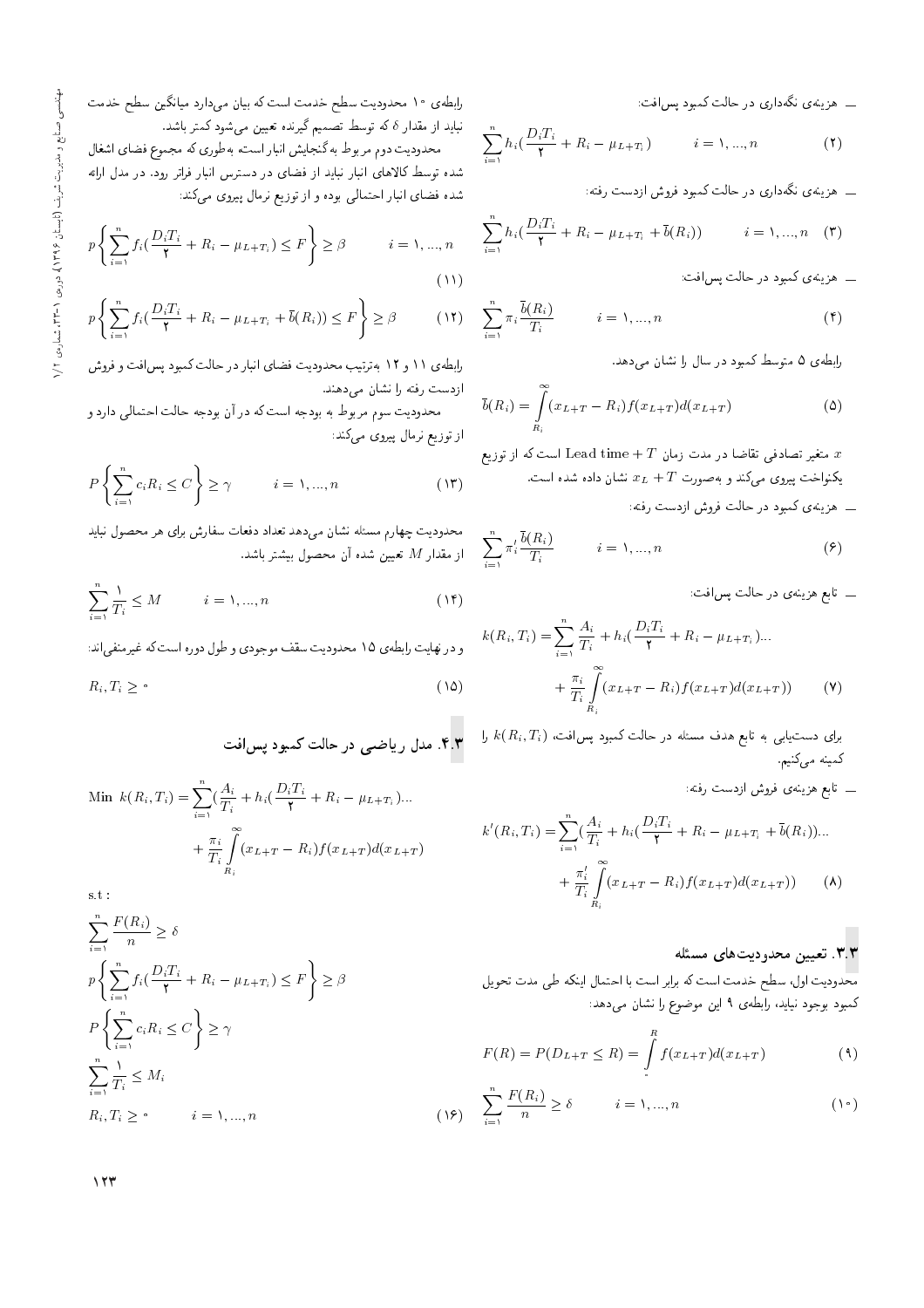Min 
$$
k'(R_i, T_i) = \sum_{i=1}^{n} \left(\frac{A_i}{T_i} + h_i\left(\frac{D_i T_i}{\tau} + R_i - \mu_{L+T_i} + \bar{b}(R_i)\right)\right)
$$
  
+  $\frac{\pi'_i}{T_i} \int_{R_i}^{\infty} (x_{L+T} - R_i) f(x_{L+T}) d(x_{L+T})$ 

 $\mathrm{s.t}$  :

$$
\sum_{i=1}^{n} \frac{F(R_i)}{n} \ge \delta
$$
\n
$$
p\left\{\sum_{i=1}^{n} f_i\left(\frac{D_i T_i}{\gamma} + R_i - \mu_{L+T_i} + \overline{b}(R_i)\right) \le F\right\} \ge \beta
$$
\n
$$
P\left\{\sum_{i=1}^{n} c_i R_i \le C\right\} \ge \gamma
$$
\n
$$
\sum_{i=1}^{n} \frac{\lambda}{T_i} \le M \qquad i = \lambda, ..., n
$$
\n
$$
R_i, T_i \ge \gamma \qquad i = \lambda, ..., n \qquad (\lambda N)
$$

# ۴. رويکرد حل

غير خطى بودن مدل و داشتن چندين محدوديت موجب مى شودكه حل مدل بهاندازهى کافی سخت باشد، به همین دلیل از الگوریتم فراابتکاری ژنتیک و بهینهسازی ازدحام ذرات برای حل مدلها استفاده میکنیم. این الگوریتمها در محیط برنامهنویسی Matlab نسخه ی ۱۲b ۲۰ کدنویسی شدهاند.

### ۱.۴. الگوريتم ژنتيک (GA)<sup>ه</sup>

الگوریتم ژنتیک که در دسته الگوریتمهای تکاملی قرار میگیرد نخستین بار توسط جان هلند در اوایل دههی هفتاد مطرح شد. اساساً این الگوریتم مبتنی بر نظریهی «سیر تکامل تدریجی جانداران در طبیعت» است.<sup>[۱۶]</sup> انتقال خصوصیات موروثی توسط ژنها ایدهی اساسی این الگوریتم است و مزیت آن این است که به جای این که از یک نقطهی اولیه شروع به جستوجو کند، یک جمعیت از نقاط فضای جستوجو را به عنوان فضای اولیه برای شروع در نظر میگیرد و با عملگرهای ژنتیکی سعی در بهبود نسلهای بعدی دارد. برای کاربرد الگوریتم ژنتیک در بهترین شکل خود، خصوصیاتی از الگوریتم باید در ابتدا براساس ویژگی های مسئله طراحی شود. این خصوصیات شامل ساختار کروموزوم (کد كردن جواب مسئله)، تابع ارزيابي، جمعيت اوليه، انتخاب والدين براي توليد یک جمعیت جدید، تقاطع، جهش و معیار توقف است. از این رو جمعیت اولیه به صورت تصادفي طراحي مي شود. ساير خصوصيات الكوريتم ژنتيك عبارت است  $:$ ;|

#### ۱.۱.۴. نحوهی نمایش جواب و ساختار کروموزوم

 $\overline{\mathsf{c}_\mathsf{v}}$  هر دو مدل، کروموزوم بهصورت یک ماتریس  $n\times n$  نمایش داده میشود. سطر اول سقف موجودی برای هر محصول و سطر دوم طول دوره برای هر محصول است.

بنابراین ماتریس جواب را می توان چنین نشان داد:

$$
\begin{pmatrix}\nR_1 & R_1 & \dots & R_n \\
T_1 & T_1 & \dots & T_n\n\end{pmatrix}
$$

۲.۱.۴. ارزیابی جوابها و محاسبهی تابع برازش

بهدليل مقيد بودن مسئله وتصادفي ايجاد شدن جوابها انتظار نداريم همه کروموزوم های ایجاد شده موجه باشند و در محدودیت های مدل صدق کنند. برای برطرف کردن این مشکل از تابع جریمه استفاده میکنیم:

$$
Fitness(x) = f(x)(\lambda + p(x))
$$
\n<sup>(\lambda \lambda)</sup>

که در آن  $f(x)$  مقدار تابع هدف بهازای جواب  $x$  و  $p(x)$  مقدار جریمه است که **برایر است** با:

$$
p(x) = M \times \max(\cdot, \frac{g_i(x)}{g_{i\cdot}})
$$
 (14)

، $x$  یک عدد مثبت و بزرگ است و  $g_i(x)$  مقدار محدودیت  $i$ ام برحسب جواب  $M$ و .gi منبع محدودیت  $i$ ام است.

#### ٣.١.۴. انتخاب والدين

در این الگوریتم از چرخ رولت برای انتخاب والدین استفاده میکنیم. در این روش احتمال انتخاب هر کروموزوم برای حضور در نسل بعد متناسب با مقدار برازندگی آن است و کروموزومها با برازندگی بیشتر شانس انتخاب بیشتری دارند.

#### ۴.۱.۴. عملگه تقاطع

قو جواب باشند X1 = (x11, x11, ..., x12) قر X1 = (x11, x11, ..., x11) که با استفاده از سازوکار چرخ رولت بهعنوان والدین انتخاب شدهاند، آنگاه دو فرزند جدید  $Y_1$  و  $Y_3$  چنین تولید می شوند:

$$
Y_1 = \alpha_i X_1 + (1 - \alpha_i) X_1 \tag{7} \tag{7} \bullet
$$

$$
Y_{\mathsf{t}} = \alpha_i X_{\mathsf{t}} + (\mathsf{t} - \alpha_i) X_{\mathsf{t}} \tag{1'}
$$

که در آن  $\alpha_i$  عدد تصافی در بازه [۰٫۱] است.

#### ۵.۱.۴. عملگر جهش

اگر X<sub>1</sub> کروموزومی باشد که بهطور تصادفی از میان جمعیت انتخاب شده باشد، آنگاه  $X_i^*$  بهصورت زیر تولید می شود:

$$
X_j^* = X_j + r \times (u_j - X_j) \times (1 - \frac{i}{\max gen})
$$
 (11)

$$
X_j^* = X_j - r \times (X_j - l_j) \times (1 - \frac{i}{\max gen})
$$
 (17)

و  $l_j$  بهترتیب حد بالا و پایین  $r$ ،  $X_j$  یک عدد تصافی در بازه  $\left\lceil \cdot,\cdot \right\rceil$ ، تعداد  $u_j$ تكرار فعلي، و max gen بيشترين تعداد تكرارهاست.

#### ۶.۱.۴. شرط توقف

الگوریتم هنگامی متوقف میشودکه تعداد تکرارها به مقدار از پیش تعریف شدهیی برسد.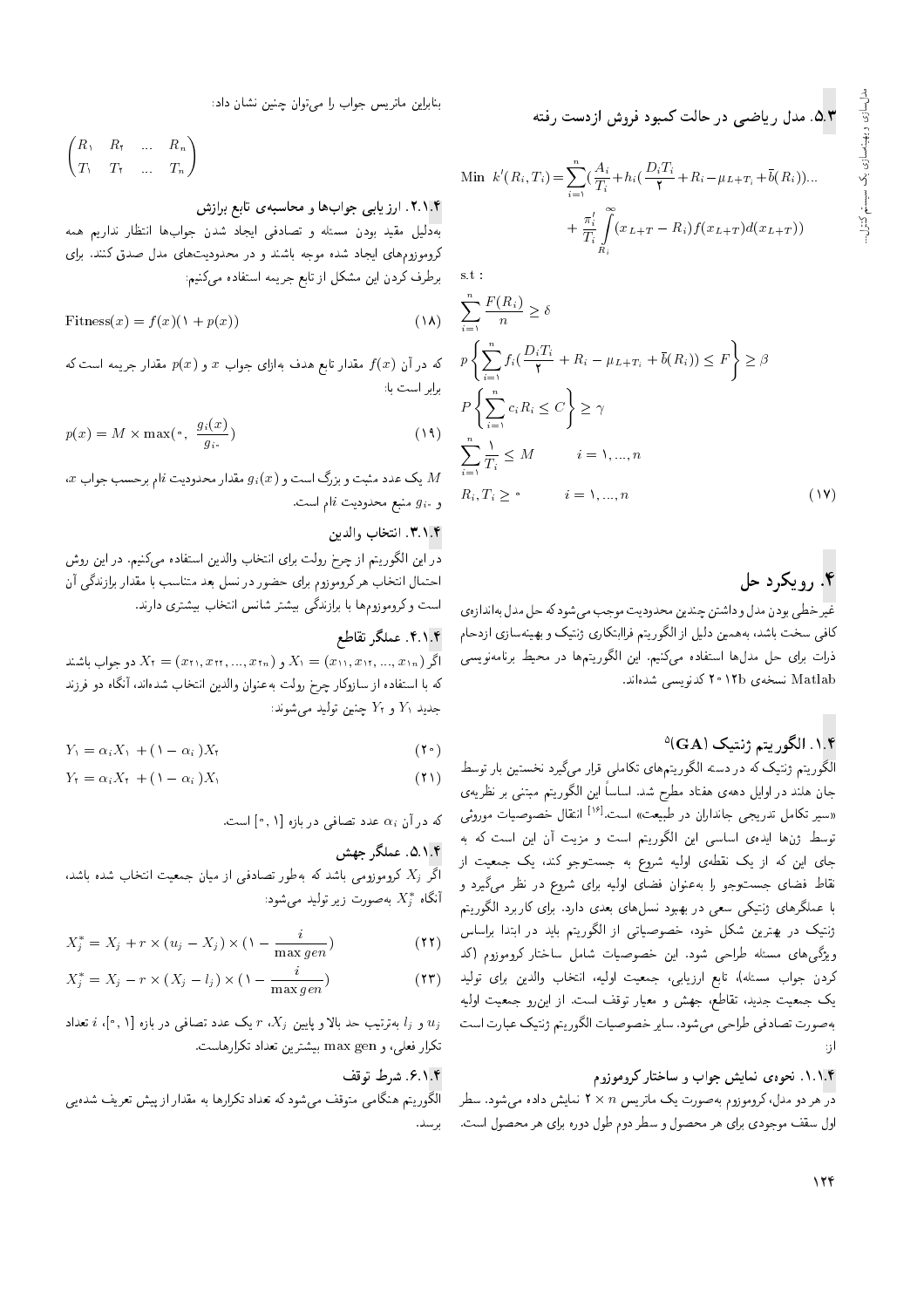صنایع و مدیریت شریف (تابستان ۱۳۴۶)، دورهی ۱–۳۳۲ شمارهی ۱/ ۱ مهندسی صنایع و مدیریت شریف (تابستان ۱۳۹۶)، دورهی ۱-۲۳ شمارهی ۲ /

# ۲.۴. الگوريتم بهينهسازى ازدحام ذرات (PSO)<sup>,</sup>

آلگوریتم بهینهسازی ازدحام ذرات یک الگویتم جستوجو برمبنای جمعیت است كه از رفتار اجتماعي پرندگان شبيهسازي شده، و نخستينبار توسط ابرهارت و كندي پیشنهاد شد.<sup>[۱۷]</sup> در الگوریتم بهینهسازی ازدحام ذرات براساس جمعیتی که در ابتدا<br>ما بود که میشهراست و این است تولید می شود، فضای جواب جست وجو می شود به این ترتیب که در ابتدا سرعت ذرات صفر درنظرگرفته میشود، و ذرات از یک نقطهی تصادفی شروع به حرکت میکنند. در مراحل بعد هر ذره با توجه به سرعت خودش و بهترین موقعیتی که تا آن مرحله تجربه کرده و بهترین موقعیتی که کل ذرات تا آن مرحله تجربه کردهاند به حركت خود ادامه مىدهد. سرعت حركت ذرات در الكوريتم بهينهسازى ازدحام ذرات چنین تعریف می شود:

$$
v^{i}[t + \mathbf{1}] = w v^{i}[t] + c_{\mathbf{1}} r_{\mathbf{1}} \left( x^{i, p^{b} \in st}[t] - x^{i}[t] \right) \dots + c_{\mathbf{1}} r_{\mathbf{1}} \left( x^{g^{b} \in st}[t] - x^{i}[t] \right)
$$
(15)

$$
x^{i}[t + \mathbf{1}] = x^{i}[t] + v^{i}[t + \mathbf{1}]
$$
\n(70)

بردار سرعت ذرهى iام در زمان t است؛ در واقع اين بردار مسيرى را تعيين،  $v^i[t]$ میکند که ذره برای بهبود موقعیت فعلی خود باید به سمت آن حرکت کند.  $W$  وزن اینرسمی است و تأثیر سرعتهای قبلی روی سرعت جدید را کنترل میکند. pbest<br>-بهترین موقعیت شخصی هر ذره و  $best$  بهترین موقعیتی است که یک ذره در جمعیت به آن رسیده است. همچنین ۵٫ شتاب ذره به سمت بهترین خاطرهی شخصی و cr شتاب ذره به سمت بهترین ذره در جمعیت است. ۳۱ و rr دو عدد تصادفی در بازه [۰٫۱] هستند. لازم به تذکر است که سرعت اولیه صفر است.

نحوهی نمایش جواب همانند الگوریتم ژنتیک است که در بخش ۱.۱.۴. ارائه شده است.

# 0. تنظيم يارامتر

در الگوریتم های فراابتکاری مقادیر پارامترهای ورودی الگوریتم، تأثیر بسیار زیادی در<br>سایم سیمارا سالگ عملکرد وکارایی الگوریتم دارد. بنابراین چگونگی تعیین مقادیر مؤثر برای پارامترها یکی<br>است. در سالمان است که است که سوگان کاگست از گ از موضوعات بسیار مهمی است که هنگام بهکارگیری الگوریتمهای فراابتکاری باید درمورد أن تصميمگيرى شود.<sup>[۱۸]</sup> براين اساس روش هايى براى تنظيم دقيق پارلمترها و<br>پاکستانگو به باستان میدان به مورد استانگو کولسانگو کولسانگو با استانگو بهبود عملكرد الكوريتم استفاده شده است. يكي از اين تكنيك ها، طراحي آزمايشات و استفاده از سطح پاسخ (RSM)<sup>۷</sup> است.<br>.

روش سطح پاسخ مجموعهیی از فنون ریاضی و أماری است که برای مدلسازی و تحلیل مسائلی مفید است که در آن ها پاسخ مورد نظر تحت تأثیر چندین متغیر قرار<br>استان استفاده است به سویل ایران افزار دارد و بهینهسازی این پاسخ مدنظر است.<sup>[۱۹]</sup> در این روش با انجام آزمایشانی که<br>بار میان تا ایرانی بار مناسب نامین نامیند دادههای قابل اطمینان برای فرایند فراهم می سازد، یک مدل ریاضی که رابطهی بین متغیرهای فرایند و متغیر پاسخ را توصیف کند برازش داده میشود. پس از آن، سطوح بهمینهی متغیرهای فرایند تعیین میشود. پارامترهای ورودی الگوریتم ژنتیک عبارت است از: اندازه جمعیت در هر تکرار، حداکثر تعداد تکرار، نرخ تقاطع و نرخ جهش. همچنین پارامترهای الگوریتم بهینهسازی ذرات شامل تعداد ذرات در هر تکرار، تعداد تكرارهاى الگوريتم، وزن اينرسي، ضريب شناختي و ضريب اجتماعي است. براي تنظیم پارامتر الگوریتم های پیشنهادی از روش سطح پاسخ توسط نرم|فزار Design Expert استفاده شده است. برای این منظور ۳۰ آزمایش برای الگوریتم ژنتیک و

| جدول ۱. مقادیر بهینه پارامترهای الگوریتم ژنتیک برای دو مدل. |  |  |  |
|-------------------------------------------------------------|--|--|--|
|-------------------------------------------------------------|--|--|--|

| فروش ازدست رفته            | يس افت |              |
|----------------------------|--------|--------------|
| ۱۹۵                        | ه ۲۰   | اندازه جمعيت |
| ۱۰۱                        | ۹۹     | تعداد تكرار  |
| ۷۶، ۰                      | ۶، ه   | نرخ تقاطع    |
| $\circ$ , $\circ$ $\wedge$ | ∘ ∕∘∧  | نرخ جهش      |
|                            |        |              |

جدول ۲. مقادیر بهینه پارامترهای الگوریتم بهینهسازی ذرات.

| فروش ازدست رفته | بس افت           |              |
|-----------------|------------------|--------------|
| ۶۲              | ۴۵               | تعداد ذرات   |
| ٧.              | ٩A               | تعداد تكرار  |
| ◦ ៸ ⅄ ⅄         | $\cdot$ , $\vee$ | وزن اينرسى   |
| ۱٬۹۹            | いい               | ضريب شناختى  |
| ۱٬۵۶            | ۱,۵              | ضريب اجتماعي |

0° آزمايش براى الكوريتم بهينهسازى ذرات با تغيير مقادير مختلف پارلمترها طراحى شد. جداول ۱ و ۲ مقادیر بهینهی پارامترهای الگوریتم ژنتیک و بهینهسازی ازدحام ذرات را برای دو مدل پیشنهادی نشان می دهند.

# ۶. مثال عددی

<mark>در</mark> این بخش ۳۰ مثال با ابعاد مختلف بهصورت تصادفی تولید شده، و توسط دو الگوریتم پیشنهادی حل شده است. مثالها را می توان به سه دستهی کوچک، متوسط و بزرگ تقسیم بندی کرد. در دستهی اول مسائل ۵ تا ۱۵ محصولی، در دستهى دوم مسائل ١٥ تا ٣٠ محصولى، و در دستهى سوم ٣٠ تا ٥٠ محصولى قرار گرفتهاند. الگوریتمهای فراابتکاری برای هریک از مسائل سه بار اجرا شده و میانگین سه اجرای هر مسئله، بهعنوان مقدار بهینهی تابع هدف در جدول ۳ گزارش شده است.

# Y. مقايسەى نتايج عددى الگوريتمها

در این بخش عملکرد مناسب روشهای حل ارائه شده مورد تجزیه و تحلیل قرار<br>گ مىگيرد.

### |Q=t; OQm}wQ =@ xU}=kt "1"7

آزمونهای آماری که دارای دو گروه مقایسهاند بهوسیلهی آزمون t-test) t مورد تجزيه و تحليل قرار مىگيرد. براى اين منظور فرض صفر و فرض مقابل أزمون را چنین در نظر م<sub>یگ</sub>یریم:

$$
H \setminus : \mu_{\lambda} \neq \mu_{\tau} \tag{18}
$$

که در آن <sub>ا</sub>µ و µr میانگین نتایج حاصل از حل مسائل نمونه توسط الگوریتم ژنتیک و بهینهسازی ازدحام ذرات است. در جداول ۴ و ۵ نتایج حاصل از آزمون ارائه شده است.<br>-

چنان که مشاهده میشود سطح اهمیت مربوط به آزمون تساوی واریانس ها برای هر دو مدل بیشتر از سطح معنیداری ۰٫۰۵ است. بنابراین فرض برابری واریانس ها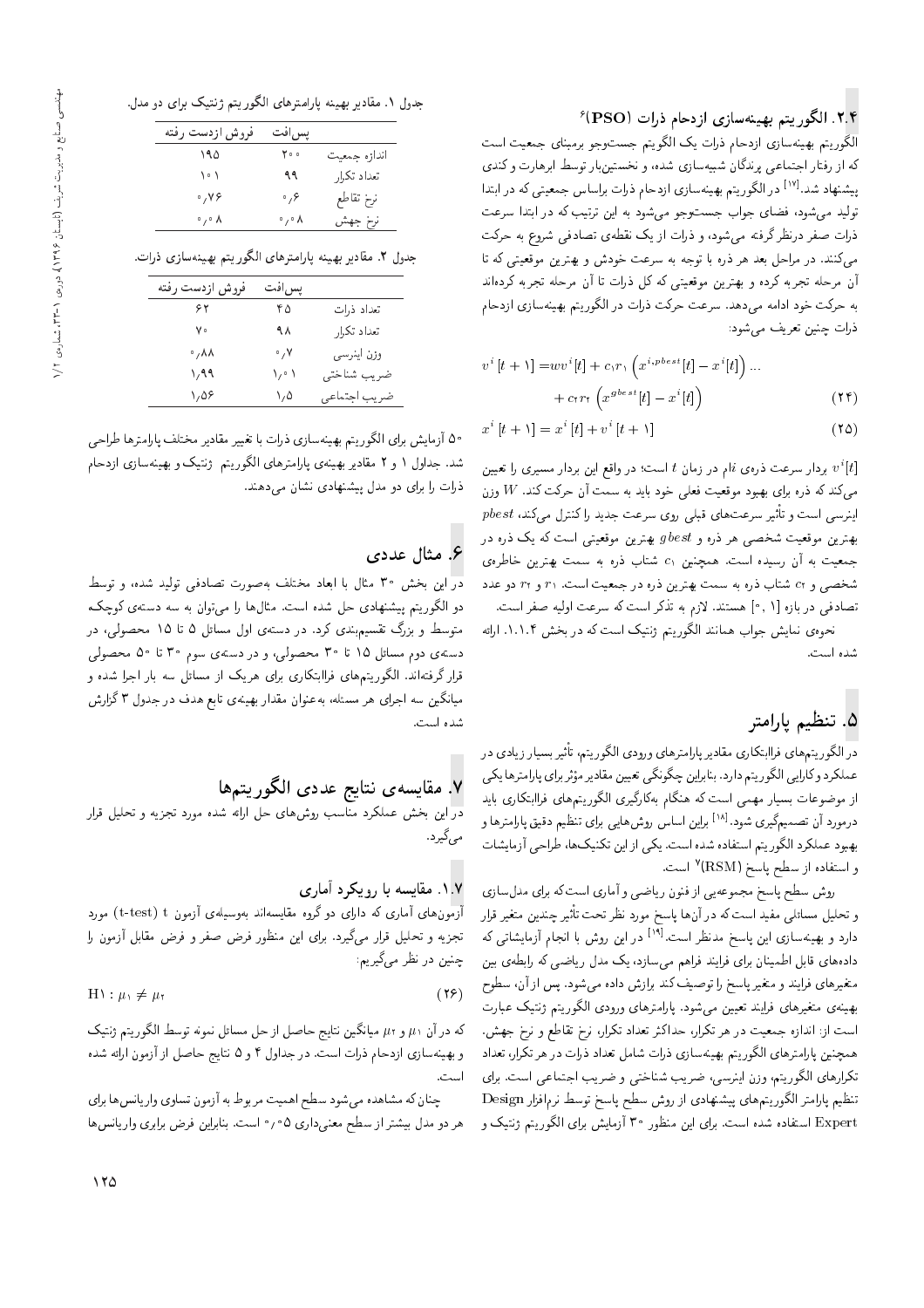|                                      | نتايج مدل كمبود فروش ازدست رفته حل شده توسط دو الگوريتم             |                                        |                                                                                         |                            | نتايج مدل كمبود پس افت حل شده توسط دو الگوريتم               |                     |                                                         |                          |
|--------------------------------------|---------------------------------------------------------------------|----------------------------------------|-----------------------------------------------------------------------------------------|----------------------------|--------------------------------------------------------------|---------------------|---------------------------------------------------------|--------------------------|
| زمان حل                              | مقدار تابع                                                          | زمان حل                                | مقدار نابع                                                                              | زمان حل                    | مقدار تابع                                                   | زمان حل             | مقدار تابع                                              | $\bf I$                  |
| دقيقه (PSO)                          | $(PSO)$ هدف                                                         | $(GA)$ دقيقه                           | $(GA)$ هدف                                                                              | دقيقه (PSO)                | $(PSO)$ هدف                                                  | دقيقه (GA)          | $(GA)$ هدف                                              |                          |
| $\circ$ , $\wedge$ $\circ$           | 5779,79                                                             | $\gamma$                               | $VT \setminus \cdot / \cdot \setminus$                                                  | $\cdot$ , 97               | 9.79,00                                                      | 1, 19               | 90.901                                                  | $\Delta$                 |
| $\cdot$ , $\wedge$ ۶                 | $9V \cdot 9/V9$                                                     | $\mathbf{Y}_f \setminus \mathbf{Y}$    | 119YY, 9Y                                                                               | $\cdot$ , 9                | 4411,48                                                      | $\sqrt{y}$          | 17499/74                                                | ٢                        |
| $\cdot$ , $\wedge$ ۶                 | $\binom{1}{1}$                                                      | $\mathsf{Y}_7$ \ 9                     | 18015,11                                                                                | $\cdot$ , 9                | $\lambda \cdot \lambda \lambda / \lambda / \lambda V$        | $\sqrt{1}$          | 10.9147                                                 | ٣                        |
| $^{\circ}$ , $\mathsf{A}\mathcal{S}$ | $\binom{1-\gamma+\gamma}{\gamma+\gamma}$                            | $\mathsf{Y}_\ell \setminus \mathsf{Y}$ | $\frac{1841}{72}$                                                                       | $\cdot$ , $\wedge$ 9       | 474/199                                                      | $\lambda / \lambda$ | 1777477                                                 | ۴                        |
| .74                                  | 17091,99                                                            | $\mathbf{Y}_f \setminus \mathbf{Y}$    | $\frac{1}{\sqrt{2}}$                                                                    | $\cdot$ , 9                | 1191177                                                      | $\sqrt{1}$          | 181A1.                                                  | ۵                        |
| $\cdot$ , $\wedge$ ۴                 | 11815,88                                                            | $\mathsf{Y}_\ell$ \ \                  | $\frac{18477}{70}$                                                                      | $\cdot$ , $\wedge$ 9       | 11199/1                                                      | 1/17                | $10.0 \cdot 10.0$                                       | ۶                        |
| $\cdot$ , $\wedge \wedge$            | $\binom{1}{1}$                                                      | $\mathbf{Y}_f \circ \mathbf{Y}$        | $\Gamma$                                                                                | $\cdot$ , 9                | 1.94Y79                                                      | $\sqrt{2}$          | 18189,81                                                | Y                        |
| $\cdot$ , $\wedge$ ۶                 | 11.77,01                                                            | $\mathbf{Y}_f \circ \mathbf{Y}$        | 1905.7                                                                                  | $\cdot$ , 9                | 1709V,89                                                     | 1/97                | $\lambda \lambda \lambda \gamma$ , $\gamma \gamma$      | ٨                        |
| $\cdot$ , $\wedge \wedge$            | 10.90/80                                                            | $\mathbf{Y}_f \circ \mathbf{Y}$        | $19YA^2/18$                                                                             | $\cdot$ , $\wedge$ 9       | 1870.719                                                     | 1,99                | $\gamma$                                                | ٩                        |
| $\cdot$ , $\wedge$ $\circ$           | $\mathcal{N} \mathcal{N} \mathcal{N} \cdot \mathcal{S} \mathcal{N}$ | $\mathbf{y} \cdot \mathbf{y}$          | 19151/Tf                                                                                | $\cdot$ , 9                | 171.7/99                                                     | $\sqrt{27}$         | 1800Y, A8                                               | $\lambda$                |
| $\cdot$ , $\wedge$ ۶                 | $Y \rightarrow 00,9V$                                               | $\mathbf{Y}_1 \setminus \mathbf{Y}$    | Y4VFA,94                                                                                | $\cdot$ , $\wedge$ 9       | $Y \circ Y \circ Y / Y$                                      | $\sqrt{y}$          | Y4YAY,YY                                                | $\setminus$              |
| $\cdot$ , $\wedge$ ۴                 | 18818,80                                                            | $\mathbf{Y}_f \circ \mathbf{Y}$        | $\Upsilon\Upsilon S \Upsilon V_f \Upsilon \Upsilon$                                     | $\cdot$ , $\wedge$ 9       | 1099°/91                                                     | 1/17                | YYYAQ/Y                                                 | $\backslash$ $\uparrow$  |
| $\cdot$ , $\wedge \vartriangle$      | $\lambda$ 111, $\gamma$ ۳                                           | $\mathbf{Y}_f \circ \mathbf{Y}$        | $Y\Omega 1 Y\Lambda/T\Lambda$                                                           | $\cdot$ , 9 $\wedge$       | 11194/0                                                      | 1/8A                | $\mathbf{Y} \mathbf{Y} \mathbf{Y} \mathbf{Y}$           | $\backslash \mathbf{r}$  |
| $\cdot$ , AV                         | YY991/AY                                                            | $\mathbf{y} \cdot \mathbf{y}$          | T405T/T5                                                                                | $\cdot$ , $\wedge$ 9       | Y9909, AV                                                    | $\sqrt{4V}$         | $r$ $v$ $r$ $r$ $r$ , $4$ $s$                           | $\lambda$ ۴              |
| $\cdot$ , $\wedge$ $\circ$           | Y4.74.00                                                            | $\mathbf{Y}_f \circ \mathbf{Y}$        | FT157,77                                                                                | $\cdot$ , $\lambda\lambda$ | rvovv, o                                                     | 1,99                | T4079,01                                                | ۱۵                       |
| $\cdot$ , $\wedge$ ۶                 | T1018,99                                                            | $\mathbf{Y}_f \circ \mathbf{Y}$        | rror.                                                                                   | $\cdot$ , 9                | ۳۰۹۶۱/۱۳                                                     | 1/99                | 19901/97                                                | $\backslash \mathcal{S}$ |
| $\cdot$ , $\wedge$ $\circ$           | $Y441\lambda/\Delta f$                                              | $\mathbf{Y}_f \circ \mathbf{Y}$        | $r_1$                                                                                   | $\cdot$ , $\wedge$ 9       | YAYY779Y                                                     | 1/99                | 4.800/11                                                | $\lambda$ Y              |
| $\cdot$ , $\wedge$ $\circ$           | $T\Upsilon\Lambda\cdot\Delta/\Lambda$                               | $\mathbf{Y}_{\ell}$                    | $f \triangle \lambda f \triangle_f f V$                                                 | $\cdot$ , $\wedge$ 9       | ۳۱۴۶۶ <sub>/</sub> ۹۷                                        | 1/17                | 47676,19                                                | ١٨                       |
| $\cdot$ , $\wedge \vee$              | f(0,0)                                                              | $\mathbf{Y}_f \circ \mathbf{A}$        | 57750,99                                                                                | $\cdot$ , $\wedge$ 9       | fff1ff/A9                                                    | $\lambda/\lambda$   | $\Delta f \Delta f / f$                                 | $\lambda$                |
| $^\circ$ , $\wedge$ ٩                | f(Y1f,11                                                            | $\mathbf{Y}_I \setminus \mathbf{Y}$    | 57750,97                                                                                | $\cdot$ , $\wedge$ 9       | $f\uparrow\lambda f\uparrow f\uparrow V$                     | $\sqrt{\gamma}$     | 0159,79                                                 | $\mathbf{Y} \circ$       |
| $\cdot$ , $\wedge$ 9                 | 99109/19                                                            | $\mathbf{Y}_I \setminus \mathbf{Y}$    | 1.7097,99                                                                               | $\cdot$ / ٩ ١              | 15770                                                        | 1, 18               | $\cdot$ $\cdot$ $\cdot$ $\cdot$ $\cdot$ $\cdot$ $\cdot$ | ۲۱                       |
| $\cdot$ , 9                          | 11800/17                                                            | $\mathbf{Y}_I \setminus \mathbf{A}$    | $9Y5Y/\cdot 5$                                                                          | $\cdot$ , 9                | $\lambda$ 94 $\gamma$ <sub>)</sub> $\gamma$                  | $\sqrt{27}$         | 98517,86                                                | ۲۲                       |
| $\cdot$ , AV                         | $\Upsilon \cdot \Upsilon \vee \gamma$                               | $\gamma \wedge r$                      | 17709079                                                                                | $\cdot$ / 9 )              | 1191979                                                      | $\sqrt{\gamma}$     | $\frac{188887}{1}$                                      | $\mathsf{Y}\mathsf{Y}$   |
| $\cdot$ , $\wedge\wedge$             | 17190A/B0                                                           | $\gamma\wedge\Delta$                   | $\Upsilon$ $\Upsilon$ $\Upsilon$ $\Upsilon$ $\Upsilon$ $\Upsilon$ $\Upsilon$ $\Upsilon$ | $\cdot$ , 9                | 17AA19/1                                                     | $\lambda/\lambda$   | $\frac{1}{2}$                                           | ۲۴                       |
| $\cdot$ , $\wedge$ ۶                 | 151111/18                                                           | ۲٫۱۳                                   | $159\lambda\lambda V, 71$                                                               | $\cdot$ , 9                | 100.197                                                      | $\lambda/\lambda$   | ۱۵۷۱۹۵/۳                                                | ۲۵                       |
| $\cdot$ , $\lambda \lambda$          | 1801.777                                                            | $\mathbf{Y}_1 \setminus \mathbf{Y}$    | 18Y579757                                                                               | $\cdot$ , 9                | $\lambda \Delta \xi \Delta \tau \lambda / \xi$               | $\sqrt{V}$          | $109$ $\Lambda$ $\gamma$ $\gamma$                       | ۲۶                       |
| $\cdot$ , $\wedge$ 9                 | $Y \setminus Y \setminus Y \setminus Y$                             | $\mathbf{Y}_I \setminus \mathbf{Y}$    | $Y\Lambda YYY, \Delta Y$                                                                | $\cdot$ , 97               | 1.9119/1                                                     | $\sqrt{y}$          | $Y \cup Y \cap Y$                                       | ۲۷                       |
| $\cdot$ , $\wedge$ ۶                 | $Y \setminus Y \triangle \setminus Y / \triangle Y$                 | $\mathbf{Y}_f \setminus \mathbf{Y}$    | Y1990T/70                                                                               | $\cdot$ , 9 \              | $\mathbf{Y} \cdot \Delta \mathbf{V} \mathbf{Y} / \mathbf{V}$ | $\sqrt{y}$          | $Y \circ \mathcal{A} Y \circ \mathcal{V}, \Lambda$      | ۲۸                       |
| $\cdot$ , $\wedge$ 9                 | $Y \triangle Y Y \triangle Y$                                       | $\mathsf{Y}_\ell \setminus \mathsf{A}$ | 700999,91                                                                               | $\cdot$ , 9 $\wedge$       | <b>TPPVAV</b>                                                | 1,70                | Yf99Y°, T                                               | ۲۹                       |
| $\cdot/\lambda\lambda$               | $Y\Delta V$ ۹ $\Lambda \Delta$ <sub>/</sub> ۹ $\Lambda$             | $\mathbf{Y}_1 \setminus \Delta$        | Y01YY5, Y0                                                                              | $^{\circ}$ / ٩             | Y                                                            | 1/Vf                | $r_0$ $r_0$ $r_1$                                       | ٣٠                       |

جدول ۳. نتایج بهدست آمده از حل مسائل نمونه.

جدول ۴. مقایسه ی میانگین نتایج حاصل از حل مسائل نمونه برای مدل کمبود پس|فت.

|          |                                                                    | أزمون برابري ميانگينها          |          |                           |       |              |                           | ازمون لونس برای<br>برابرى واريانس ها        |                           |           |
|----------|--------------------------------------------------------------------|---------------------------------|----------|---------------------------|-------|--------------|---------------------------|---------------------------------------------|---------------------------|-----------|
|          | فاصله اطمينان ٩۵٪                                                  | خطاى                            | ميانگين  | سطح<br>اهمیت              | درجه  | آماره t      | سطح                       | آماره F                                     |                           |           |
| حد بالا  | حد پایین                                                           | استاندا, د                      |          |                           | ازادى |              | همت                       |                                             |                           |           |
| ۸، ۴۵۴۴۳ | $ \uparrow$ $\uparrow$ $\uparrow$ $\uparrow$ $\uparrow$ $\uparrow$ | $Y \circ \cdot \vee Y' \circ Y$ | 81677.19 | $\cdot$ , $\vee$ 9 $\vee$ | ۵۸    | 0.19         | $\cdot$ , $\wedge \wedge$ | $\circ$ , $\circ$ $\mathsf{r}$ $\mathsf{P}$ | فرض برابرى واريانس ها     | مقدار هدف |
| ۲۵۴۴۴٫۷  |                                                                    |                                 | ۵۲۶۳, ۱۹ | $\cdot$ , $\vee$ 9 $\vee$ | ۵۷٬۹۴ | $\cdot$ , ۲۶ |                           |                                             | فرض عدم برابرى واريانس ها |           |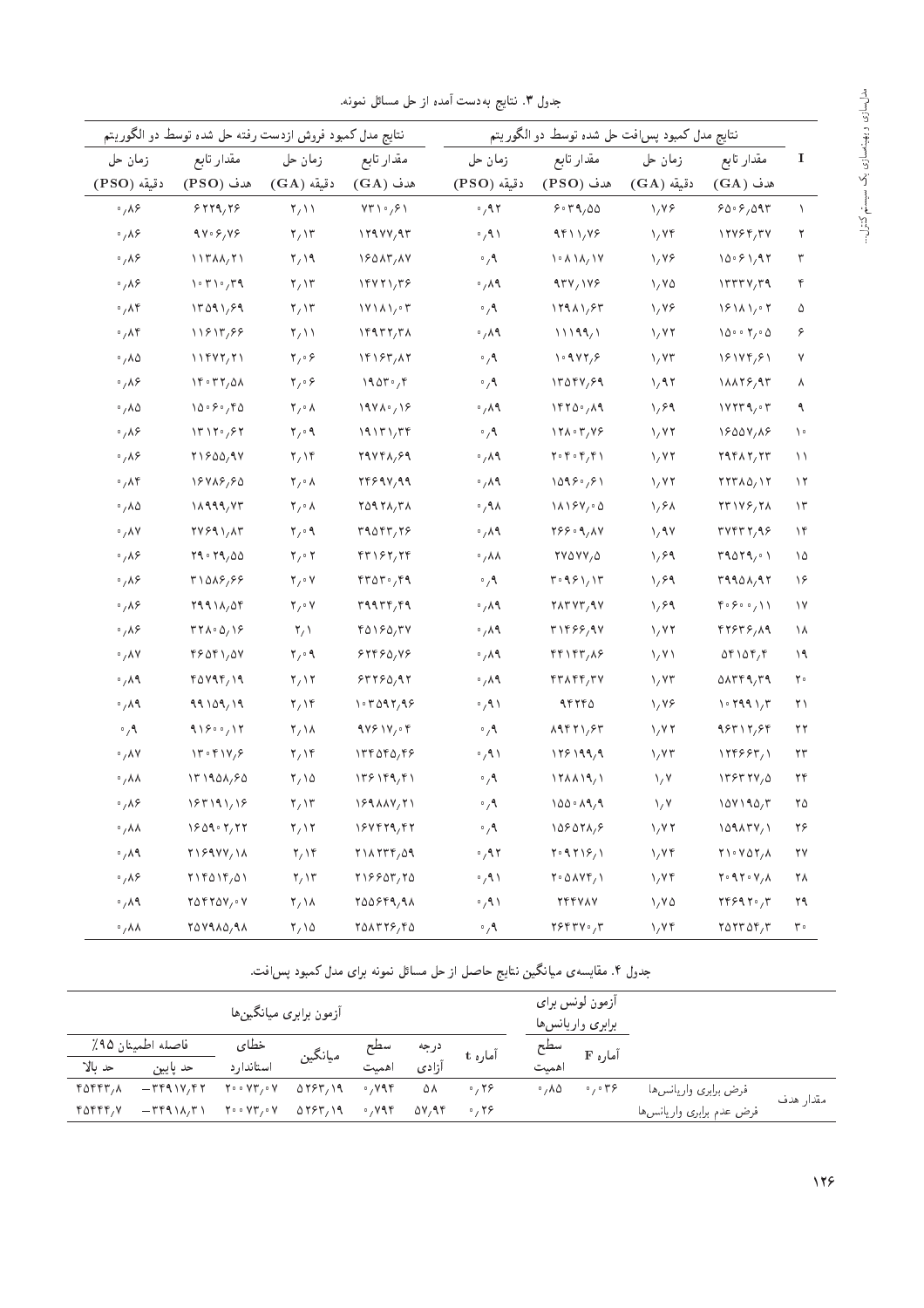$CL_{GA} = \circ$ 

| جدول ۵. مقایسهی میانگین نتایج حاصل از حل مسائل نمونه برای مدل کمبود فروش ازدست رفته. |  |  |  |  |  |
|--------------------------------------------------------------------------------------|--|--|--|--|--|
|--------------------------------------------------------------------------------------|--|--|--|--|--|

|           |                   | أزمون برابري ميانگينها |         |                         |       |              |       | ازمون لونس برای<br>برابرى واريانس ها |                           |           |
|-----------|-------------------|------------------------|---------|-------------------------|-------|--------------|-------|--------------------------------------|---------------------------|-----------|
|           | فاصله اطمينان ٩۵٪ | خطاي                   | ميانگين |                         |       | آماره t      | سطح   | آماره F آ                            |                           |           |
| حد بالا   | حد بابين          | استاندارد              |         | درجه سطح<br>آزادی اهمیت |       |              | اهميت |                                      |                           |           |
| 07700000  |                   |                        |         | $\circ$ , VS Y          | ۵۸    | $\cdot$ , ۳  |       | ٬٬۸۵ ٬٬۰۳۵                           | فرض برابرى واريانس ها     |           |
| ۳۴۷۵۷٬۵۴۵ |                   |                        |         | $\cdot$ , Y $\circ$ Y   | 57,97 | $\cdot$ , ۳۱ |       |                                      | فرض عدم برابرى واريانس ها | مقدار هدف |

جدول ۶. ماتریس اولیهی تصمیم برای مدل کمبود پس افت.

| Time                   | Fitness   |            |
|------------------------|-----------|------------|
| ۰٬۷۳۹                  | Y         | <b>GA</b>  |
| $\cdot$ , $\wedge$ 9.9 | ۶۹ ۱۳۴٫۱۲ | <b>PSO</b> |

جدول ٧. ماتريس اوليهي تصميم براي مدل فروش ازدست رفته.

| Time  | Fitness        |      |
|-------|----------------|------|
| ۲٬۱۱۳ | $VVVYA$ , $YY$ | GA   |
| ٬٬۸۶۴ | V1             | PSO. |

برای هر دو آزمون پذیرفته میشود. از طرفی سطح اهمیت آزمون t برای هر دو آزمون بزرگ تر از ۵ ۰/ ۰ است و فرض برابری میانگین ها رد نمی شود. بنابراین می توان نتیجه گرفت که دو الگوریتم تفاوت معنی داری با یکدیگر ندارند.

## ۲.۷. مقایسهی عملکرد الگوریتهها براساس تکنیکهای تصميمگيرى چندشاخصه

مدل های تصمیمگیری چندشاخصه مدل هایی انتخابگرند و در ارزیابی، رتبهبندی و انتخاب بهترین گزینه از بین گزینههای موجود کاربرد دارند. روشهای مختلفی برای انتخاب گزینهی مناسب وجود دارد که ما از روش TOPSIS برای مقایسه و انتخاب الگوریتم برتر استفاده میکنیم. در این روش m گزینه بهوسیلهی n شاخص مورد بررسی قرار میگیرد. این تکنیک بر این مفهوم بنا شده که گزینهی انتخابی، باید کم ترین فاصله را با راه حل ایدهآل مثبت (بهترین حالت ممکن) و بیشترین فاصله را با راه حل ایدهآل منفی (بدترین حالت ممکن) داشته باشد.<sup>[۲۰]</sup> از جمله مزیتهای این روش آن است که شاخصهای به کار رفته برای مقایسه می توانند دارای واحدهای سنجش متفاوت، و طبیعت مثبت و منفی باشند. در جداول ۶ و ۷

بهترتیب ماتریس های اولیهی تصمیم برای مدل کمبود پس افت و فروش ازدست رفته ارائه شده است. در این ماتریس ها هر سطر نشان دهندهی گزینهها، و هر ستون نشانگر معیارهاست. گزینهها الگوریتمهای حل، و معیارها میانگین نتایج بهدست آمده از حل ۳۰ مثال عددی توسط هریک از الگوریتمها و میانگین مدت زمان اجراست. در نهایت معیار نزدیکی نسبی گزینهها عبارت است از:

$$
CL_{PSO} = 1
$$
 (11)

نتایج بهدست آمده نشان میدهد الگوریتم بهینهسازی ذرات به راه حل ایدهآل نزدیکتر است و بهعنوان الگوریتم برتر انتخاب میشود.

# ۸. نتیجهگیری

دراین تحقیق دو مدل برای سیستمهای سفارش دورهیم در حالت چندمحصولی ارائه شده است. کمبود مجاز بوده و در مدل اول حالت پس افت و در مدل دوم حالت فروش ازدست رفته دارد؛ تقاضًا حالت احتمالي دارد و از توزيع يكنواخت پيروي ميكند. همچنین چهار محدودیت سطح خدمت، فضای انبار، بودجه و تعداد دفعات سفارش را در نظر گرفتیم. برای حل مدلها از دو الگوریتم ژنتیک و الگوریتم بهینهسازی ازدحام ذرات بهره بردیم. سپس با انجام آزمونهای فرض آماری، روشهای حل مورد سنجش و مقايسه قرار گرفتند؛ بين نتايج دو الگوريتم تفاوت معنىدارى وجود نداشت. علاوه بر آن در مقایسهی روشها به مقایسات آماری اکتفا نکردیم و از روش TOPSIS براي انتخاب الكوريتم برتر استفاده كرديم كه در نهايت الكوريتم بهینهسازی ازدحام ذرات بهعنوان الگوریتم برتر انتخاب شد. در نظر گرفتن مدل بهصورت تركيبي يس|فت و فروش ازدست رفته، اضافه كردن محدوديتهايي نظير محدودیت تخفیف و حل مدل با استفاده از روشهای دیگر، همچنین در نظرگرفتن یارامترهای مسئله بهصورت فازی پیشنهاد می شود.

7. response surface methodology



1. Taleizadeh, A.A., Pentico, D.W., Jabalameli, M.S. and Aryanezhad, M. "An economic order quantity model with multiple partial prepayments and partial backo-

- 1. economic order quantity
- 2. continues review
- 3. lead time
- 4. service level
- 5. genetic algorithm
- 6. particle swarm optimization